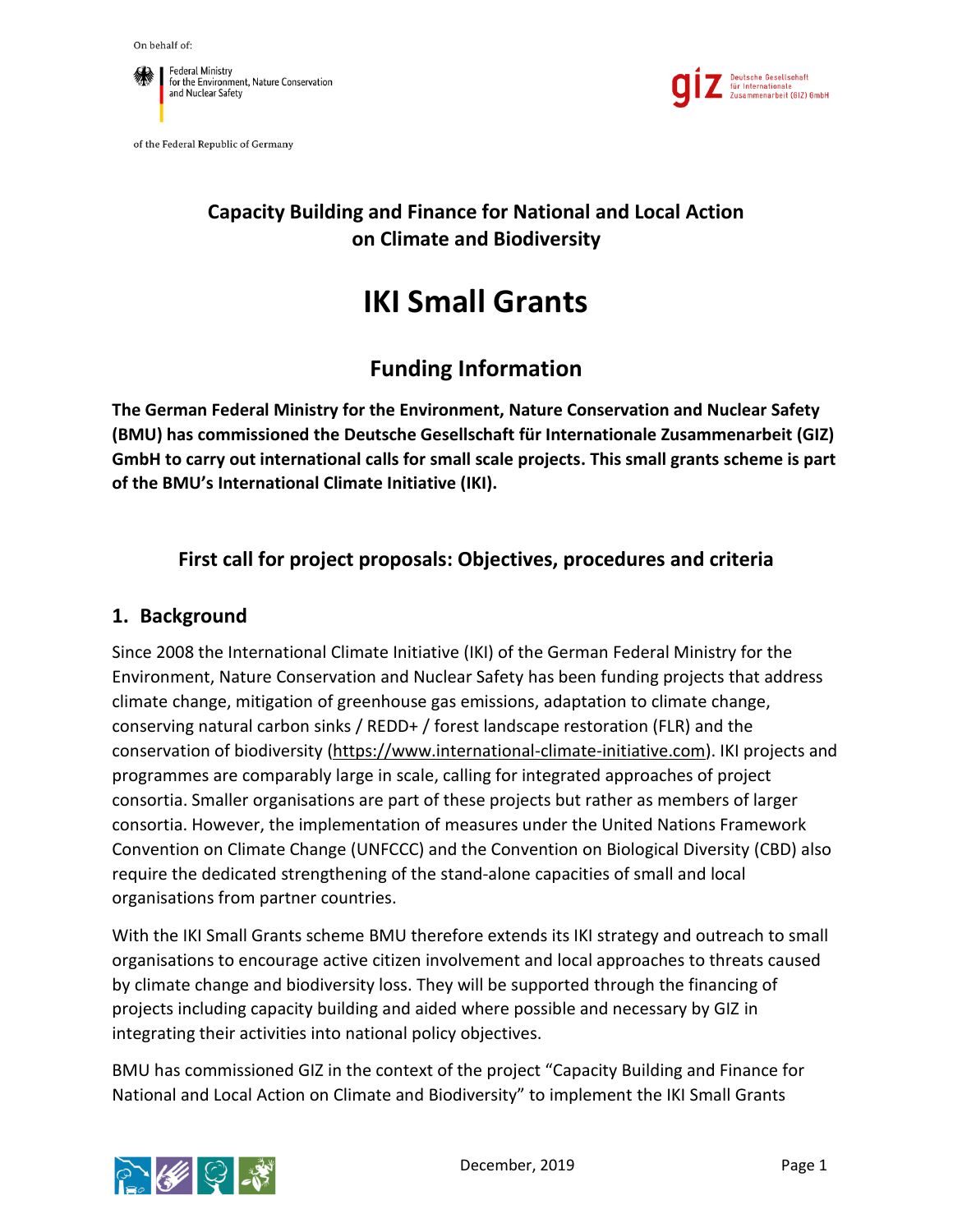



of the Federal Republic of Germany



funding scheme. The call for project proposals, the selection process and the disbursement of funds are handled by GIZ and in accordance with GIZ procedures.

The IKI Small Grants scheme is exclusively aimed at promoting the work of small organisations in developing and emerging economies further defined below.

# **2. Objectives**

The focus of the IKI Small Grants scheme is to provide support to the implementation of both the United Nation Framework Convention on Climate Change (UNFCCC) in implementing the Paris Agreement as well as the Convention on Biological Diversity (CBD) in addressing the global loss of biodiversity (Aichi Targets and the goals of the future post 2020 Global Biodiversity Framework) 1 .

As a primary goal project proposals have to clearly address one of the IKI funding areas:

- Mitigating greenhouse gas emissions
- Adapting to the impacts of climate change
- Conserving natural carbon sinks / forestry
- Conserving biological diversity

Please note that project proposals must clearly focus on solving challenges related to climate change or nature conservation. Proposals with another key focus will not be considered. Nevertheless, cross-cutting topics such as sustainable urban development and Nationally Determined Contributions (NDC) are also eligible for funding. Please refer to the IKI homepage for details on the IKI funding areas:

[https://www.international-climate-initiative.com/en/issues/.](https://www.international-climate-initiative.com/en/issues/)

Proposals that include social and economic co-benefits or contribute to good governance as secondary goals are welcome.

Proposals that include the empowerment of women and address gender-specific issues (as a secondary goal) are also encouraged. A limited number of projects which particularly address gender issues or are submitted by women's organisations or networks will be selected.

Beyond the objectives already mentioned, this funding programme is aimed at strengthening the capacities of small national, regional or local organisations.

<sup>1</sup> <https://www.cbd.int/sp/targets/>



 $\overline{\phantom{a}}$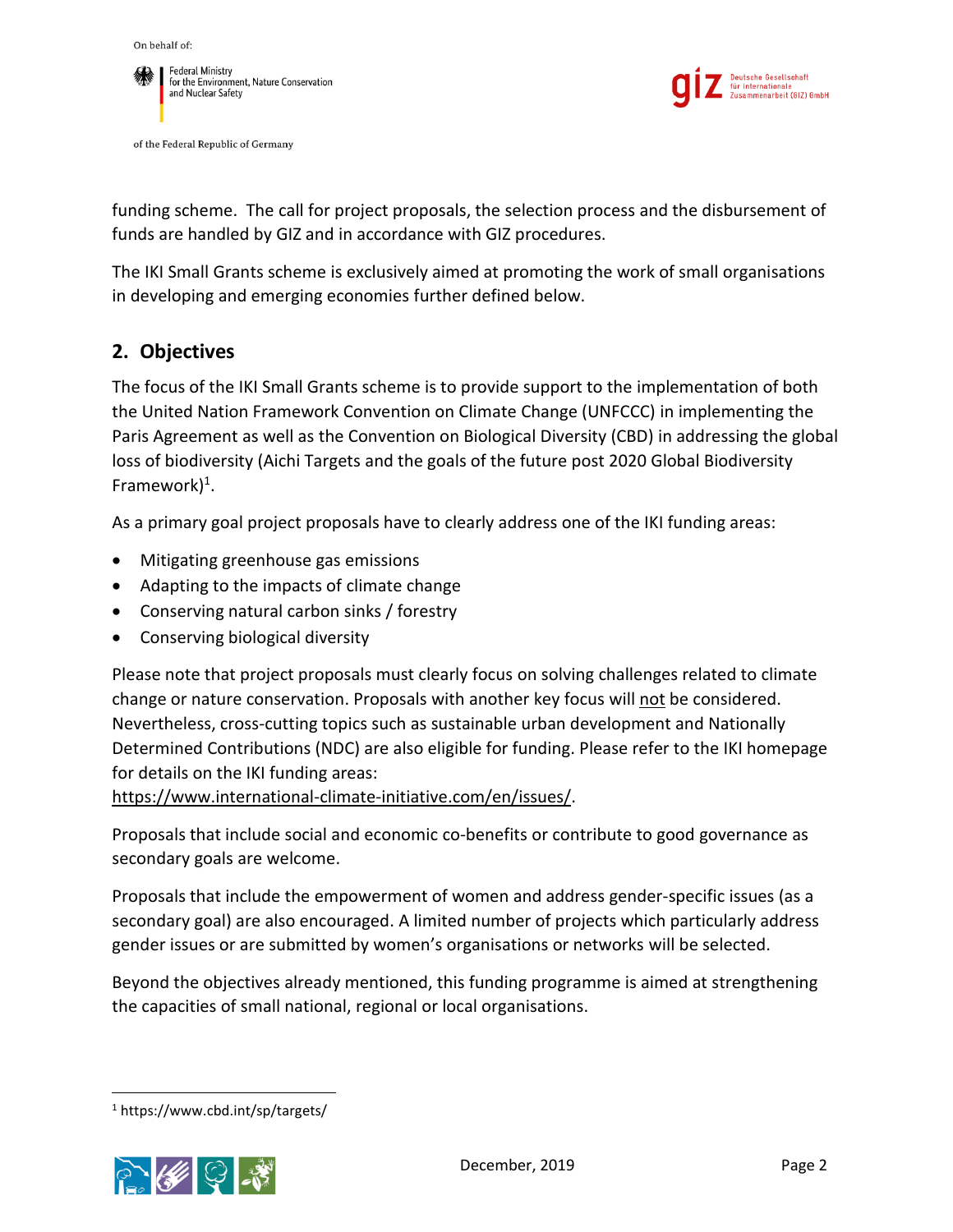On behalf of:



of the Federal Republic of Germany



#### **3. Partner countries and regions**

Applicants of project proposals must be based and registered in countries that fulfil the criteria for Official Development Assistance (ODA) defined by the Development Assistance Committee (DAC) of the Organisation for Economic Co-operation and Development (OECD). Please consult the DAC List of ODA Recipients<sup>2</sup>. Projects must be implemented in countries included in this list. If more than one country is involved, they must be neighbouring countries. Projects with a global focus will not be funded.

#### **4. Conditions for funding**

The IKI Small Grants scheme will select project proposals with a funding volume of up to EUR 100,000 (one hundred thousand euros). Proposals which exceed this amount will not be considered. Project funding will only be granted to

- not-for-profit organisations,
- for-profit non-government organisations if they pursue strictly non-profit objectives within the scope of their proposed project.

Individuals or natural persons, one-man/woman organisations and government organisations are not eligible for funding. Also excluded are branches of organisations based in a non-ODAcountry.

Applicants will have to meet a set of requirements such as legal status and accounting capabilities and provide evidence for these.

- The average annual revenue of the organisation in the last three years shall not exceed EUR 500,000 (five hundred thousand euros).
- The funding volume shall not exceed one third of the average annual turnover of the last three years.
- For project proposals with a funding volume of over EUR 50,000 (fifty thousand euros), the applicant organisation must employ a software-based accounting system which meets its respective national standards.
- The applicant has to have dedicated accounting staff and have accounting principles that ensure internal as well as external control mechanisms.

 $\overline{\phantom{a}}$ <sup>2</sup> [https://www.oecd.org/dac/financing-sustainable-development/development-finance](https://www.oecd.org/dac/financing-sustainable-development/development-finance-standards/DAC_List_ODA_Recipients2018to2020_flows_En.pdf)[standards/DAC\\_List\\_ODA\\_Recipients2018to2020\\_flows\\_En.pdf](https://www.oecd.org/dac/financing-sustainable-development/development-finance-standards/DAC_List_ODA_Recipients2018to2020_flows_En.pdf)

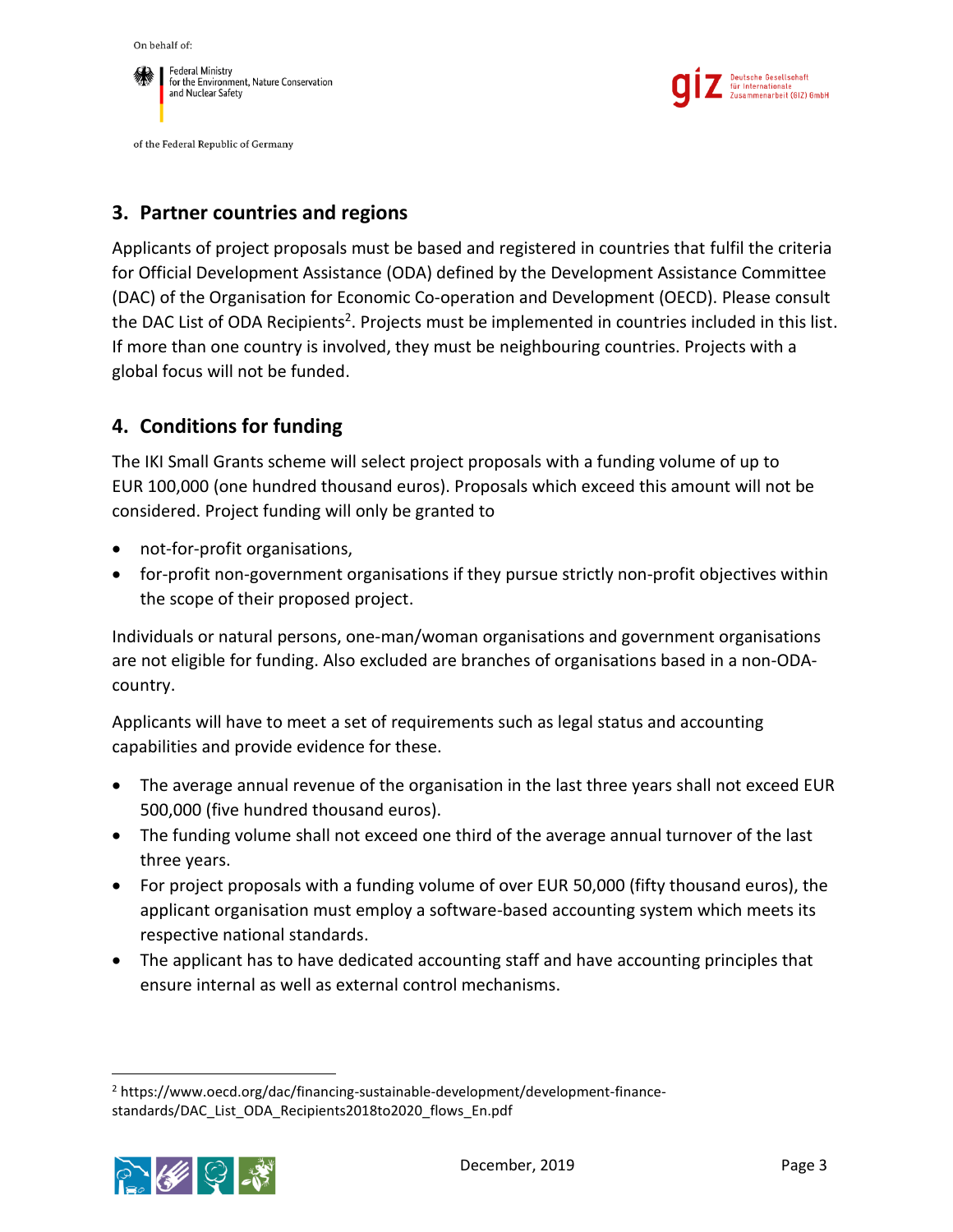





 There have been no allegations or investigations of corruption or other offences (e.g. fraud, embezzlement, breach of trust) against the organisation, its board members or officers in the last 5 years.

# **5. Capacity Building**

As mentioned above this funding programme is aimed at strengthening the capacities of small local, national or regional organisations in ODA countries. For this reason, a defined share of up to 10 % of the overall budget of a project may be allocated for internal capacity building of the applicant<sup>3</sup>. This exclusively applies to non-profit organisations. For-profit organisations that propose a project which pursues strictly non-profit objectives are eligible for funding, but are excluded from using project funds for internal capacity building.

For details consider the application template and the application guidelines.

### **6. General funding priorities**

In the context of the above mentioned funding areas the IKI Small Grants scheme is looking to support projects that focus on areas such as,

- present new approaches to climate and biodiversity protection,
- promote policy development (local, regional, national or transnational),
- place climate change or biodiversity issues on the agenda of local development and poverty reduction strategies and planning processes,
- address the risks, challenges and opportunities of global transition, global megatrends (e.g. digitalization, urbanization) and social change with regard to climate change or biodiversity loss,
- develop innovative technologies, tools or methods to address climate or biodiversity related problems,
- strengthen networks, knowledge sharing and cooperation of organisations working on climate change and biodiversity related issues,
- develop and promote the use of climate smart technologies,
- contribute to awareness raising and education,
- reduce multiple anthropogenic pressures on vulnerable ecosystems,
- develop and introduce economic incentives favourable for climate and biodiversity.

<sup>&</sup>lt;sup>3</sup> Application guidelines will be published in due time and contain detailed information about internal capacity building



 $\overline{\phantom{a}}$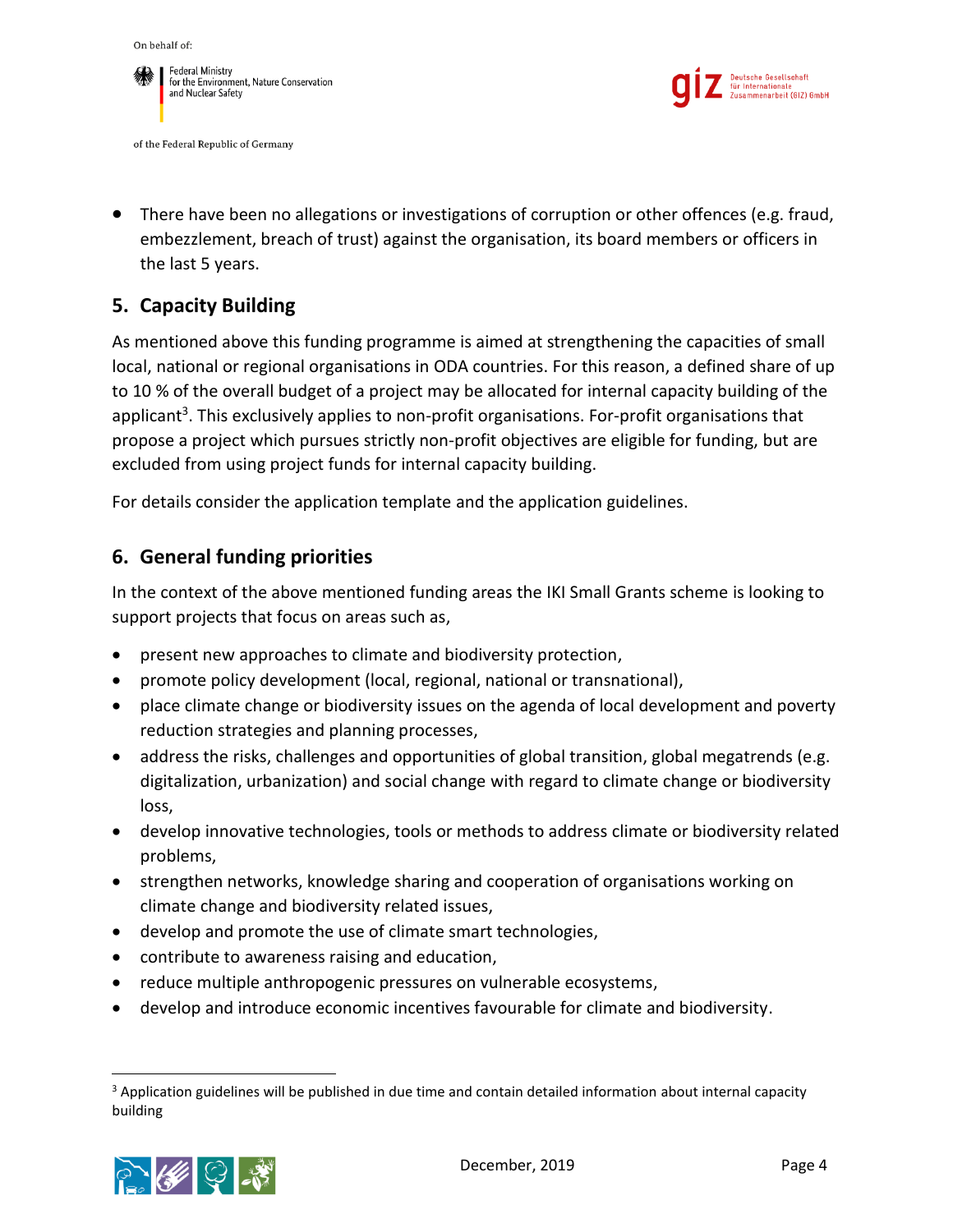



of the Federal Republic of Germany



Project proposals that combine bottom-up approaches with national policies will be appreciated.

Proposals that engage in cross-sectoral and multi-stakeholder cooperation, involve the local population, and strengthen the role of women in society are encouraged.

The project should be embedded within an enabling environment and produce tangible and practical results that can be replicated further.

The IKI Small Grants scheme will not finance research projects unless they have a strong implementation component.

# **7. Selection criteria and formal regulations / requirements**

- The proposals must address a funding area within the scope of the International Climate Initiative (IKI) - see above under chapter 2.
- The duration of the proposed projects shall be a minimum of six months and a maximum of two years. Longer durations may be acceptable if justified appropriately.
- The funding amount for individual projects will be between EUR 20.000 (twenty thousand euros) and EUR 100,000 (one hundred thousand euros). Additional own funds are appreciated and encouraged.
- The applicant must adhere to the environmental and social safeguards system applied in this programme.
- The proposal must include an operational plan including indicators and a detailed budget plan demonstrating how the funding will be used.
- The proposal must convince through effective implementation methods and ensure that project achievements and results can be maintained and continue to benefit the target groups even after the project has ended.
- An important criterion for the selection of a proposal is the potential to upscale or adopt the results beyond the immediate scope of the project and potentially be integrated into the policies of your country/region/community.
- Projects will only be funded, if their successful conclusion within the given timeframe and budget limits is considered feasible. Any increase of funding during or after the end of projects is not envisaged.
- Forwarding funds to other implementing partners will not be permitted.
- By submitting a proposal, the applicant agrees that in case of approval and funding of the project, project details including a summary of the approved budget will be published on the IKI website.